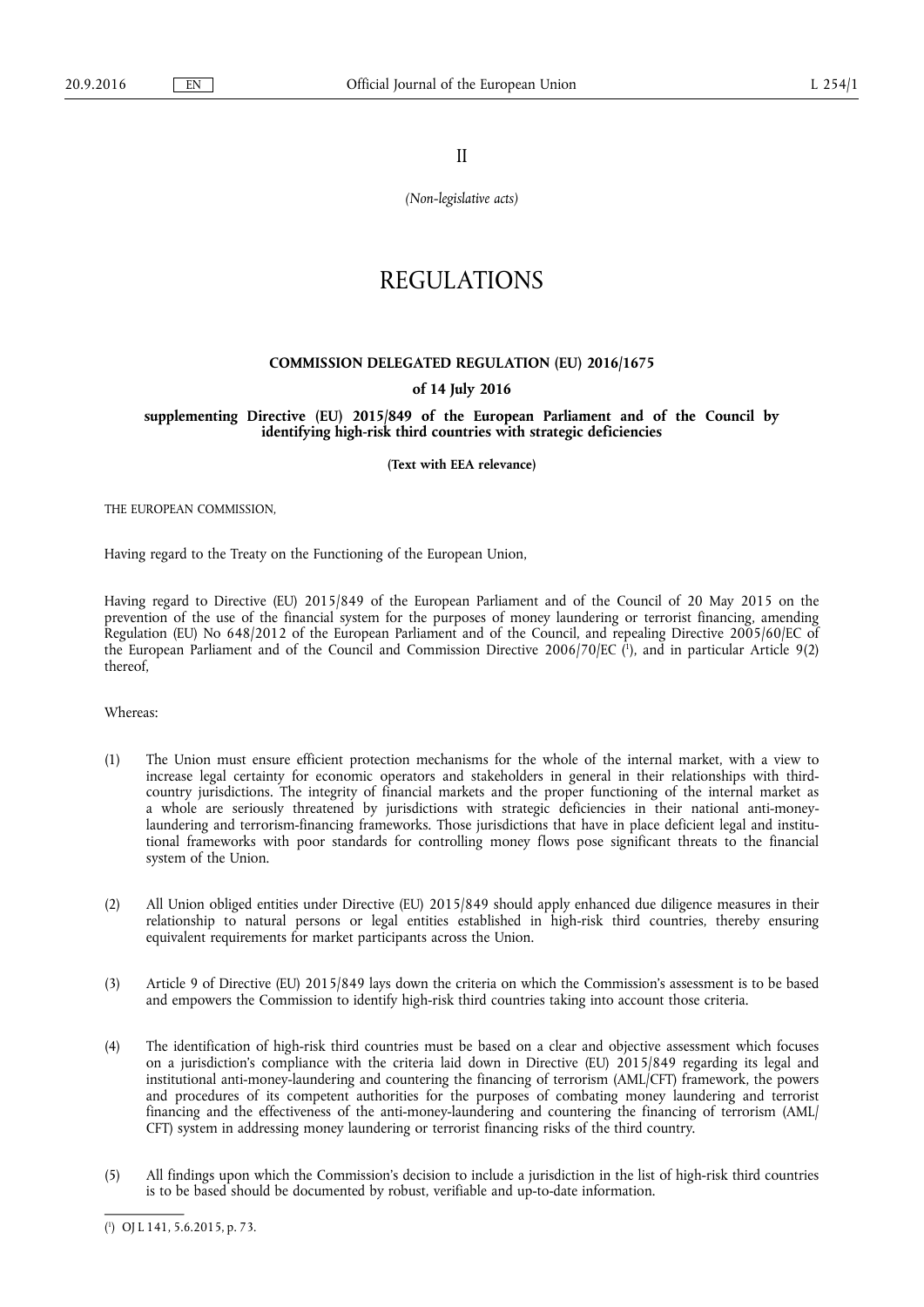- (6) It is essential that the Commission fully acknowledges relevant work already undertaken at international level for identifying high-risk third countries, in particular that of the Financial Action Task Force ('FATF'). With a view to ensuring the integrity of the global financial system, it is of the highest importance that the list of third countries laid down at Union level is closely aligned, as appropriate, with those lists agreed internationally. By promoting a global approach at international level, the Union contributes to enhancing the financial integrity worldwide and better protecting the international financial system from high-risk countries. Such a global approach serves to achieve equivalent conditions for obliged entities and avoid any disruptive effect on the international financial system.
- (7) In line with the criteria set out in Directive (EU) 2015/849, the Commission took into account all available expert assessments of factors that contribute to making a country or jurisdiction particularly vulnerable to money laundering, terrorist financing or other illicit financial activity. In particular, the Commission took into account, as appropriate, the most recent FATF Public Statement, FATF documents (Improving Global AML/CFT Compliance: ongoing process), FATF reports on International Cooperation Review, and the mutual evaluations report carried out by FATF and FATF-Style Regional Bodies in relation to the risks posed by individual third countries in line with Article 9(4) of Directive (EU) 2015/849.
- (8) Considering the high level of integration of the international financial system, the close connection of market operators, the high volume of cross-border transactions to/from the EU, as well as the degree of market opening, it is hence considered that any AML/CFT threat posed to the international financial system also represents a threat for the EU financial system.
- (9) In accordance with the latest relevant information, the Commission's analysis has concluded that Afghanistan, Bosnia and Herzegovina, Guyana, Iraq, Lao PDR, Syria, Uganda, Vanuatu and Yemen should be considered thirdcountry jurisdictions which have strategic deficiencies in their AML/CFT regimes that pose significant threats to the financial system of the Union. Those countries have provided a written high-level political commitment to address the identified deficiencies and have developed an action plan with FATF, which would allow the requirements laid down in Directive (EU) 2015/849 to be met.
- (10) In accordance with the latest relevant information, the Commission's analysis has similarly concluded that Iran should be considered a third-country jurisdiction which has strategic deficiencies in its AML/CFT regimes that pose significant threats to the financial system of the Union. This country, identified by FATF Public Statement, has provided a high-level political commitment to address the identified deficiencies, and has decided to seek technical assistance in the implementation of the FATF Action Plan which would allow the requirements laid down in Directive (EU) 2015/849 to be met.
- (11) In accordance with the latest relevant information, the Commission's analysis has similarly concluded that the Democratic People's Republic of Korea (DPRK) should be considered third-country jurisdiction which has strategic deficiencies in its AML/CFT regime that pose significant threats to the financial system of the Union. This country, identified by FATF Public Statement, presents ongoing and substantial money-laundering and terrorist-financing risks, having repeatedly failed to address the identified deficiencies.
- (12) It is essential that the Commission extends an invitation to third-country jurisdictions identified as high-risk to fully cooperate with the Commission and international bodies with a view to agreeing and effectively implementing measures for correcting the strategic deficiencies in their anti-money laundering and terrorism financing regimes.
- (13) It is of the utmost importance that the Commission conducts a permanent monitoring of developments in the assessment of legal and institutional frameworks in place in third countries, the powers and procedures of competent authorities, and the effectiveness of their AML/CFT regimes with a view to updating the list of highrisk third countries with strategic deficiencies,

HAS ADOPTED THIS REGULATION:

#### *Article 1*

The list of third-country jurisdictions which have strategic deficiencies in their anti-money laundering and countering the financing of terrorism regimes that pose significant threats to the financial system of the Union ('high-risk third countries') is laid down in the Annex.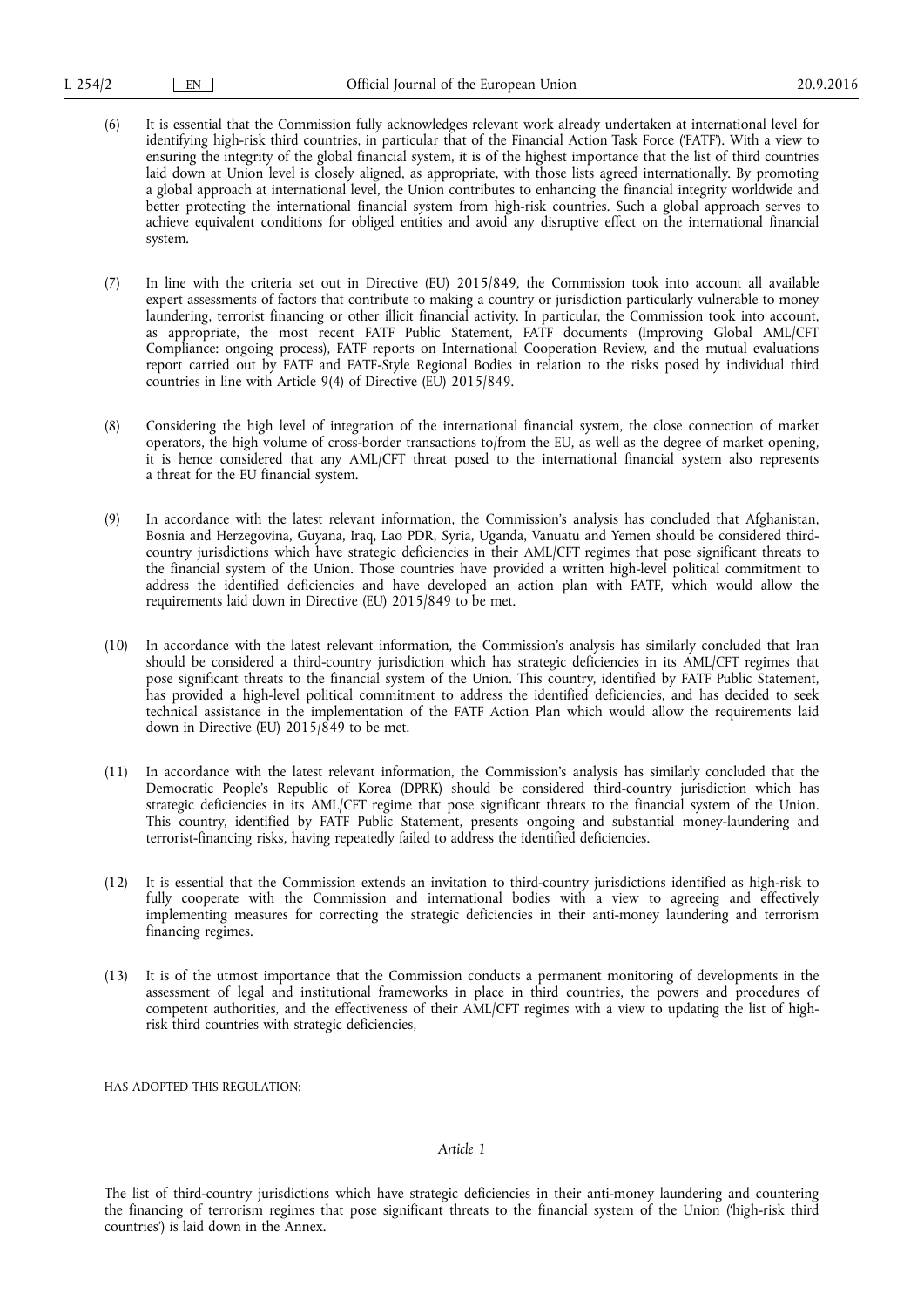## *Article 2*

This Regulation shall enter into force on the third day following that of its publication in the *Official Journal of the European Union*.

> This Regulation shall be binding in its entirety and directly applicable in the Member States in accordance with the Treaties.

Done at Brussels, 14 July 2016.

*For the Commission The President*  Jean-Claude JUNCKER